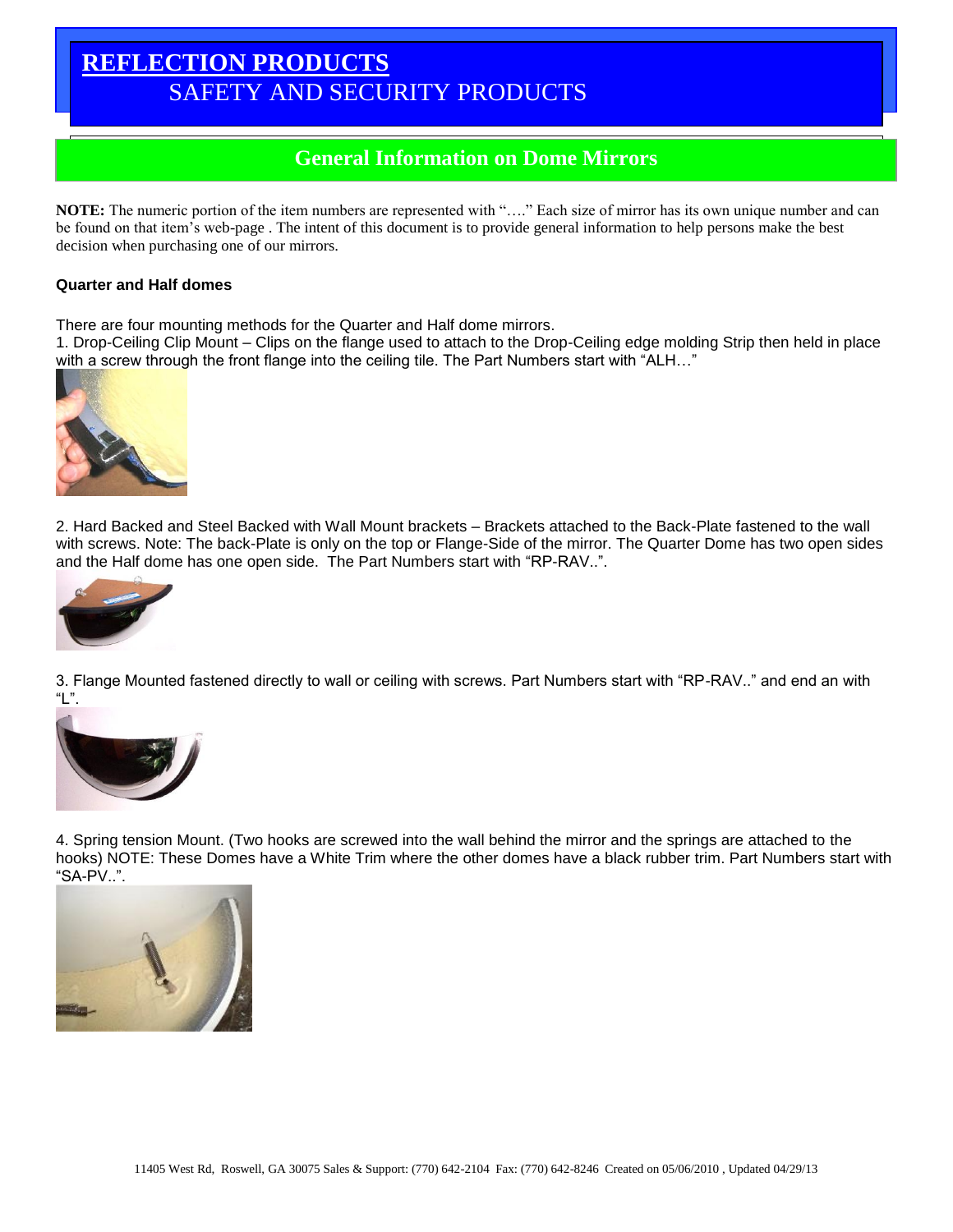## FULL DOME MIRRORS

The full dome mirrors are mounted on a hanging chain, fastened directly to the ceiling or the mirror has a 24" x 24" back flange that replaces a ceiling tile for drop ceilings. The "RP-RAVnnF" (nn would be the numeric size) domes have a Hardboard back-Plate and the "RP-RAVnnFS" have a 20 Gauge Galvanized Steel Back-Plate. The Full Dome shown below is the AL-H… version, which has no back-plate but does come with the hanging chain where the RP-AV… domes have loop hardware to attached a chain or wire but does not come with the chain .

Chain Mounted



All of the Domes can be fastened with screws directly to the ceiling. If this is how you plan to attach the mirrors, then the AL-H… or the RP-RAV..FL ( L stands for Lens only) versions are what you should consider using. A back-plate is not needed when mounted directly against a ceiling and both versions do not have back-plates but do have the screw holes in the flange.

## **DROP-IN CEILING – TILE REPLACEMENT DOMES**

There are two drop-in dome mirrors. Both mirrors are 22" diameter. The difference is in the back-plate (Flange around the mirror).

One back-plate is 23 7/8" x 23 7/8" (24 x 24) Part number RP-RAV24DI.

The other size is made for a 24" x 48" ceiling tile where the back-plate is in two pieces and made to fit the 24" x 48" ceiling tile. Part number is RP-RAV48DI.

Both the PR-RAV24DI and PR-RAV48DI mirrors have the back-plate painted a textured white to closely match the standard while ceiling tile.

The AL-H144225 is also a 24 x 24 Drop-IN dome with a 22" diameter mirror. The difference is that the back-plate is NOT painted and has the silvered mirror look. Because the molding machine holds onto the back-plate area while the acrylic is heated and blown into the dome shape, the area around the mirror has grip marks on the flange. Even though that area is also mirrored, it does not reflect like the mirrored dome area. These dome are a little less expensive however the dome mirror itself has the same high quality reflection as the RP-RAV24DI and RP-RAV48DI mirrors. The area around the mirror is just not painted.

Generic Picture of the 24 x 24 Drop-in dome.



Dome Mirror - Ceiling Mount